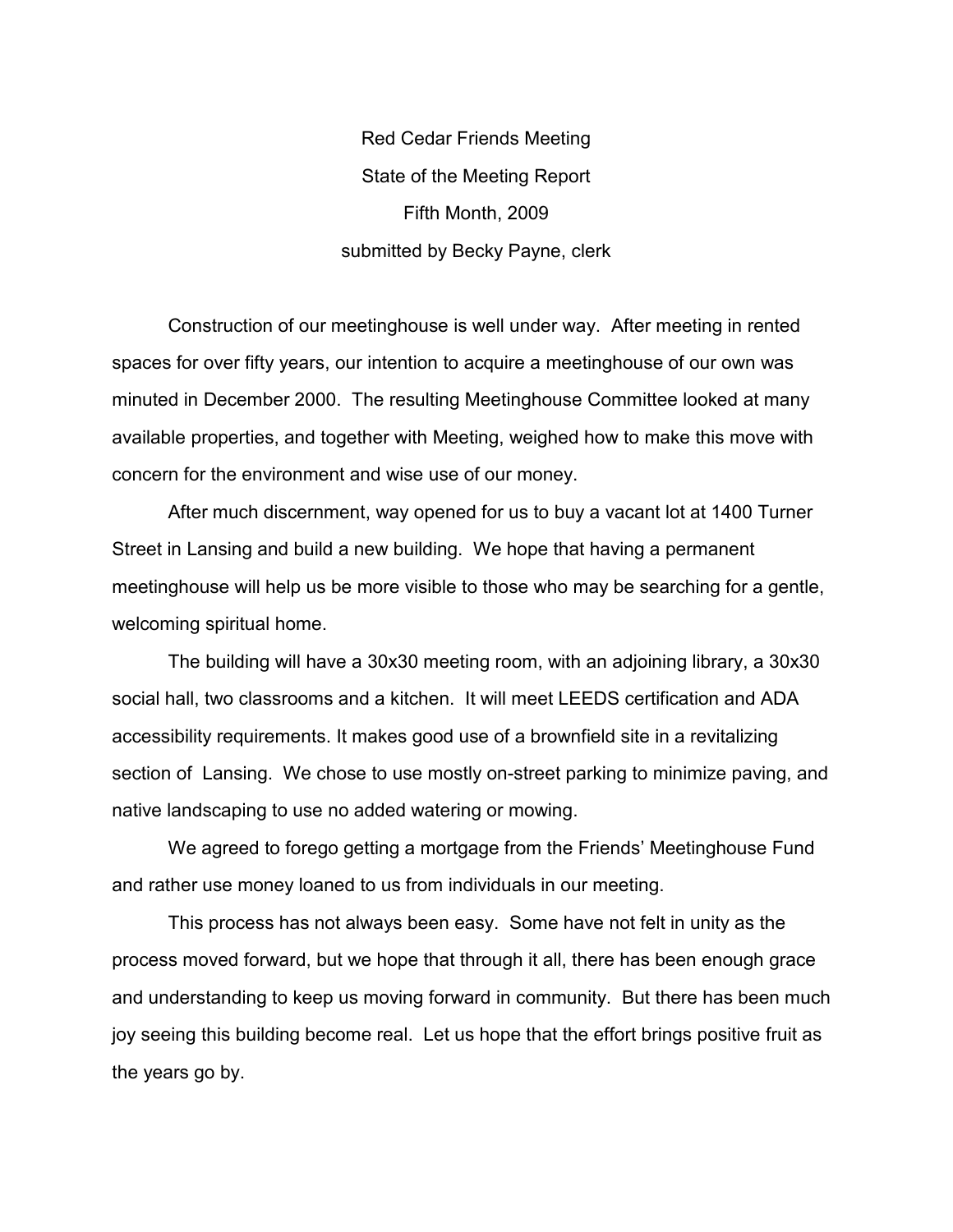In October, we held a groundbreaking ceremony at the site coordinated by the Membership and Outreach Committee. Local churches, Old Town neighbors and friends in the peace community were invited to hear a few short speeches and then gather at a nearby gallery. Several local officials attended, including Lansing's mayor, along with many from the community. You can see photos of this and the continuing construction at redcedarfriends.org.

 We are expecting to move in this summer, with finishing work (painting, landscaping, etc.) to be done by us and other friends. We will let our wider community of Friends know when help is needed. We are grateful for those in other meetings who have already helped us by hosting fundraisers, or giving advice and help with legal or design issues.

 The Building and Grounds Committee has written a thoughtful list of conditions for renting the meetinghouse. They also have been instrumental, along with the Ambiance Subcommittee for choosing colors, fixtures and designs.

 Since our meeting hours will no longer be restricted by rental agreements, Worship and Pastoral Care and Religious Education Committees proposed a new schedule for meeting times. Our early morning meeting held at EVERYbody Reads Bookstore, will move to the new building, too.

 The Religious Education Committee has been creative in putting together a more intergenerational first day program that requires fewer classrooms. We currently have 38 children attending, each of whom will be honored at an annual book-gifting in May. At Christmas, our children gathered gifts and necessities for a local family in need. They continue to have business meetings and work creatively on building consensus.

 Membership and Outreach continues to offer certificates of attendance to children of meeting, whether formally named to membership or not. We hope that these certificates would bolster any future claims of conscientious objection to a military draft, if needed.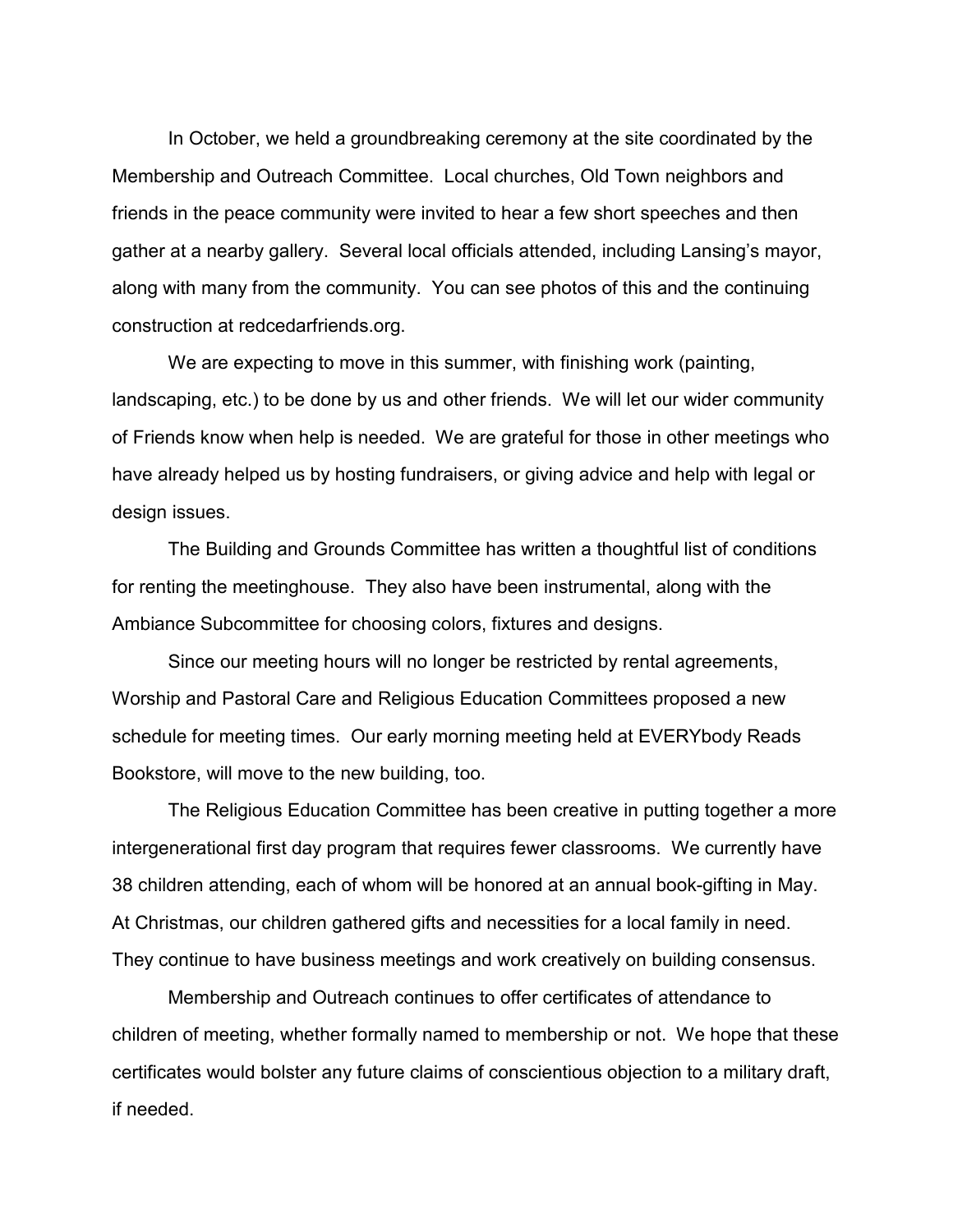Adult Religious Education provided us several opportunities for learning and fellowship this year. Last fall, as part of a tour sponsored by LEYM, Mary Anne Downey led us in a retreat on deepening the quality of meeting for worship. January brought a retreat on Social Class hosted by Jeanne Burns of Twin Cities Meeting. Su Penn led us in studying Walt Whitman's *Song of Myself* over several evenings. Paul Pratt and Elizabeth Graham taught a session about our local waterways. The ARE committee recently hosted an intentional potluck and discussion on eating local foods, with Jane Bush talking about a CSA program starting from her farm.

 Acknowledging that attending wider Quaker camps and gatherings has often been formative for children of meeting, the Finance Committee led us to agree to take group responsibility for helping them attend. Called "Connecting Kids to Quakers" this initiative will pay expenses of Meeting's children to attend Quaker camps or retreats. We are thrilled to see beginning fruits of this effort as at least eight meeting children are planning to use the funds this summer.

 Worship and Pastoral Care administers these and other scholarships to Quaker gatherings to those of meeting who may need financial help. Worship and Pastoral Care also is supporting those who have leadings in the ministry. It continues to be available to facilitate clearness committees, being quite active in two upcoming weddings.

 Our meeting is also host to a spiritual formation group, which welcomes new attenders.

 Peace and Social Justice Committee and many individuals are involved with social justice activities. We were a significant part of a movement to ban the use of cluster bombs by the United States, and facilitated a Cluster Bomb Survivors Tour to speak to the community. After the Israeli incursion into Gaza, Jack Smith drafted and circulated a minute on our behalf decrying the violence in Palestine.

 We continue to send a representative to the local Peace Education Center, and support the Greater Lansing Network Against War and Injustice, Michigan Peace Team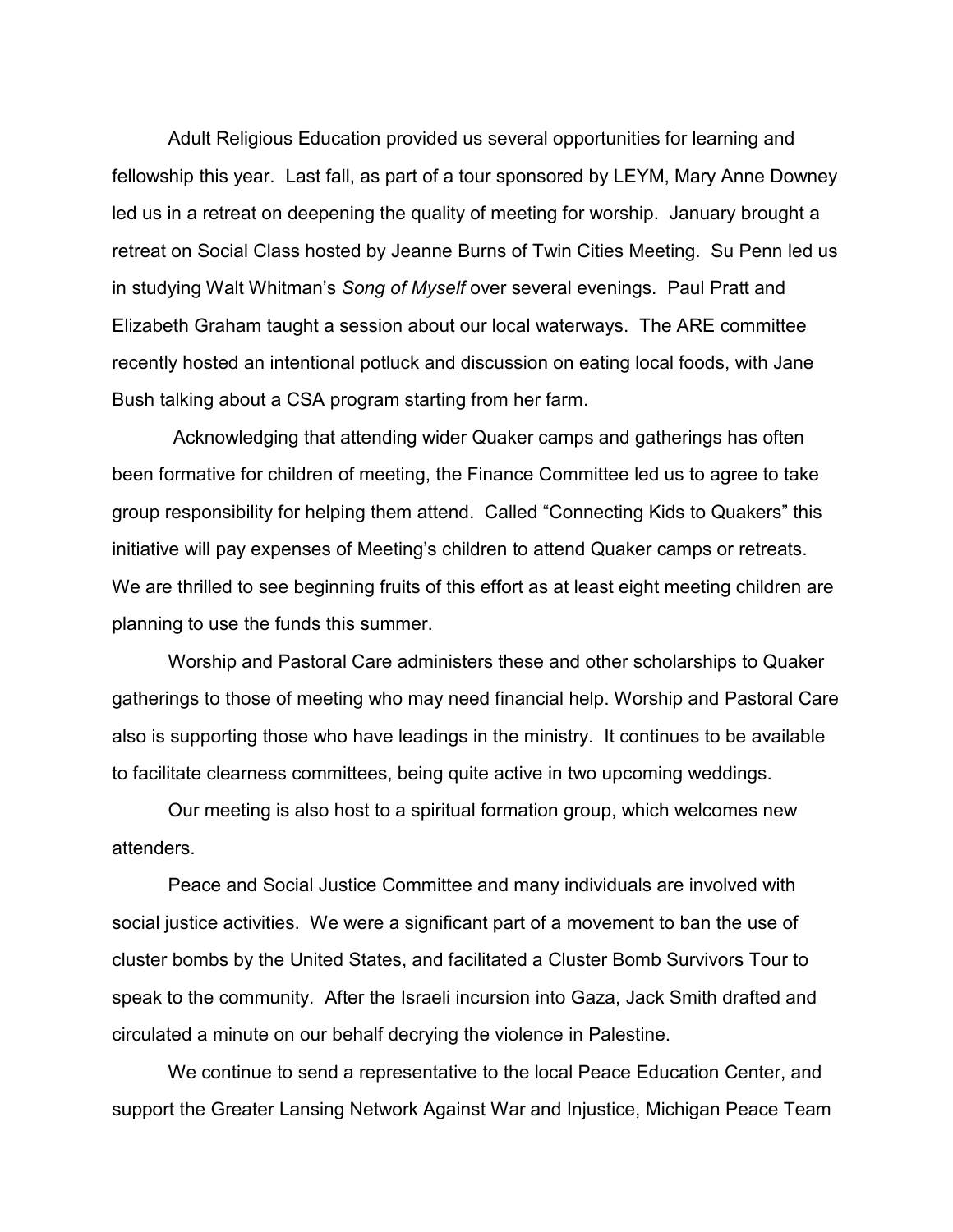and AFSC's Faith Action Network. We remain involved with Friends Committee on National Legislation and with the National Religious Campaign Against Torture (NRCAT). We share a NRCAT banner against torture with Edgewood United Church of Christ, where we now meet, and displayed it outdoors here last June.

 Red Cedar continues as the statewide host of the AFSC-led Eyes Wide Open exhibit and added the Cost of War exhibit to our charge as well. Ann Francis coordinates this for us, she is also on the executive committee for the Great Lakes Regional Office of AFSC. The EWO displays were circulated several times last year and are still available for loan. We hosted one showing of Eyes Wide Open at our county seat in Mason, and we displayed the Cost of War banners near our new meetinghouse site.

 Preceding the November election, Dorean Koenig was instrumental in getting grant money to hold a series of four forums to educate the public on voting and health care availability. Many in meeting worked during the election to bring social justice issues to the forefront and to promote candidates that would work for the same. Deb Nolan was reelected as County Commissioner.

 The Hospitality Committee has been collecting and categorizing kitchen items for the meetinghouse in addition to making sure that we are adequately prepared for social time at the rise of meeting. They have worked with other committees on the groundbreaking celebration and celebrations for births and welcoming newcomers and new members.

 Our faithful librarian has continued to make books and other materials accessible to us through the year, and will be glad, no doubt, when the books no longer have to be kept in her home.

 In more personal news, we are happy to have gained two members, Terry Grant and Sue Emmert. Babies Ethan Charlot, Alexander Leroy, Yehva Dierauer (and Helena Kemppainen in absentia) were welcomed in a meeting for worship last November.